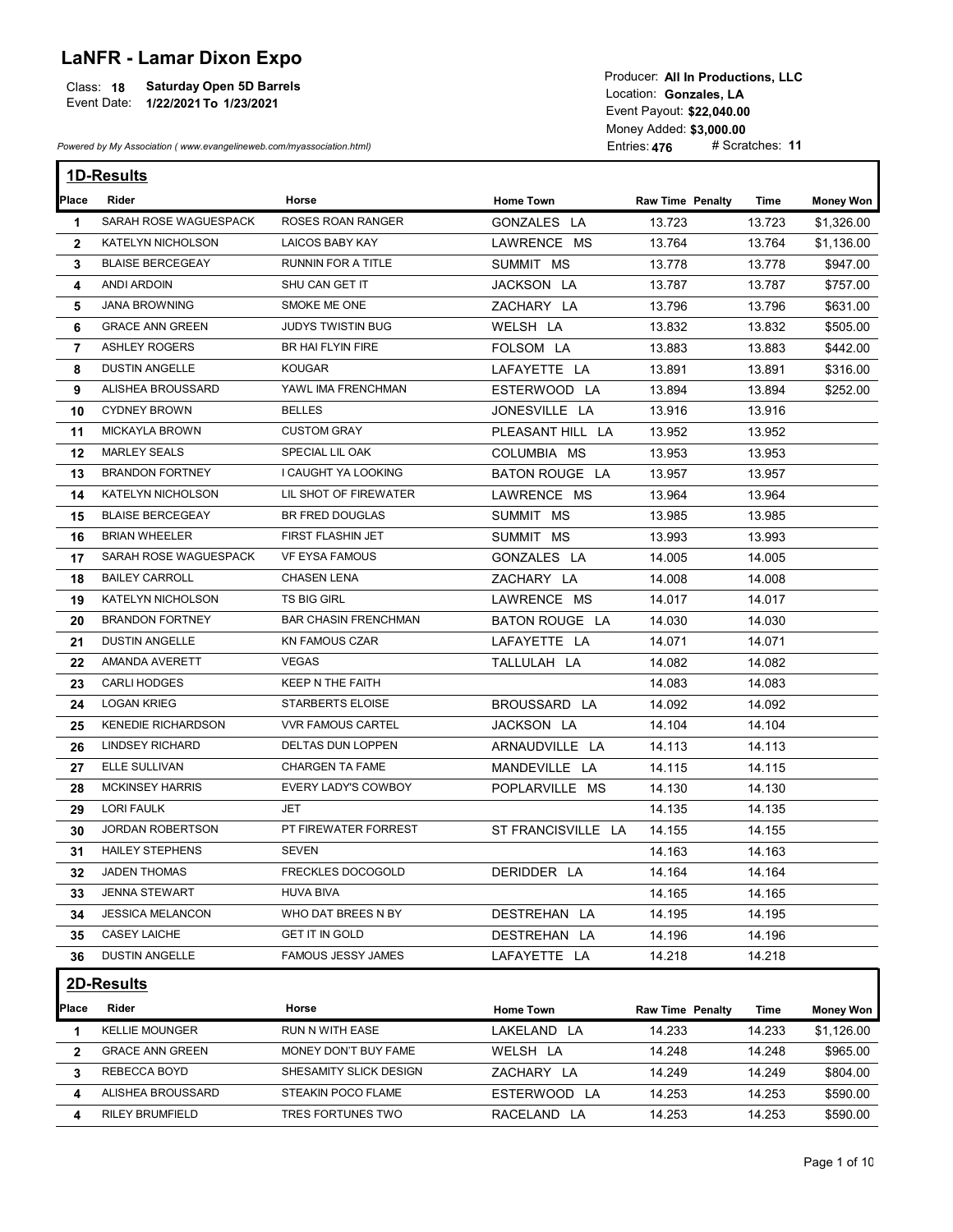|    | <b>BRANDIE DURHAM</b>     | ONE SHOT                    | ZACHARY LA                | 14.265 | 14.265 | \$429.00 |
|----|---------------------------|-----------------------------|---------------------------|--------|--------|----------|
| 7  | MICHELLE BLANCHET         | <b>DESIGN TA BE FAMOUS</b>  | ROSEDALE LA               | 14.281 | 14.281 | \$375.00 |
| 8  | <b>BRANDON FORTNEY</b>    | KB DASH TA CHICK            | BATON ROUGE LA            | 14.283 | 14.283 | \$268.00 |
| 9  | <b>MAEGAN WARREN</b>      | CD INVEST N MY FROSTY       | STAR MS                   | 14.284 | 14.284 | \$214.00 |
| 10 | <b>JENNA JOHNSON</b>      | THREE TIME DANCER           | MT OLIVE MS               | 14.297 | 14.297 |          |
| 11 | DARLENE MORAN             | <b>ITTY BIT OF BRISCO</b>   | SANDY HOOK MS             | 14.298 | 14.298 |          |
| 12 | PERRI JEAN PREJEANT       | <b>HOOKIM UP TWO</b>        | GIBSON LA                 | 14.311 | 14.311 |          |
| 13 | <b>MEAGAN LAVIOLETTE</b>  | MISS FIREWATER HOTTIE       | RAYNE LA                  | 14.319 | 14.319 |          |
| 14 | <b>SUZANNA PATRICK</b>    | BO                          |                           | 14.325 | 14.325 |          |
| 15 | <b>COURTNEY CAMPBELL</b>  | JV EYED WATCH RUSTY         | CHURCH POINT LA           | 14.328 | 14.328 |          |
| 16 | <b>BRANDON FORTNEY</b>    | <b>SHOTS OF FIREWATER</b>   | BATON ROUGE LA            | 14.335 | 14.335 |          |
| 17 | <b>JESSICA GRAHAM</b>     | PLAY DAT GAL                |                           | 14.339 | 14.339 |          |
| 18 | RYLEE JO MARYMAN          | ONE CUPA TEES SIS           | <b>SAINT FRANCISVILLE</b> | 14.340 | 14.340 |          |
| 19 | <b>SIERRA POWERS</b>      | WF A SHARP DASH             |                           | 14.351 | 14.351 |          |
| 20 | <b>CYDNEY BROWN</b>       | DRIFTER ON THE ROCKS        | JONESVILLE LA             | 14.359 | 14.359 |          |
| 21 | LORI FAULK                | <b>VF NATURALLY GIFTED</b>  |                           | 14.381 | 14.381 |          |
| 22 | ANGELA RICHARDSON         | ZAN BAR CHIEF               | JACKSON LA                | 14.382 | 14.382 |          |
| 23 | <b>MARGO THOMAS</b>       | TIME WELL TRAVELED          | BOERNE TX                 | 14.396 | 14.396 |          |
| 24 | <b>MADISON PETERS</b>     | <b>FAMOUS ALI</b>           | BATON ROUGE LA            | 14.401 | 14.401 |          |
| 25 | <b>BAILEE HARP</b>        | DO YA WANNA DUAL            | ETHEL LA                  | 14.403 | 14.403 |          |
| 26 | <b>JACI KING</b>          | NICKS DASHN SPITFIRE        | BROOKHAVEN MS             | 14.421 | 14.421 |          |
| 27 | <b>SUZANNA PATRICK</b>    | <b>AUBICAT</b>              |                           | 14.425 | 14.425 |          |
| 28 | <b>KENEDIE RICHARDSON</b> | RAREN TA FAME               | JACKSON LA                | 14.430 | 14.430 |          |
| 29 | <b>KYLIE CLIBURN</b>      | <b>ROSIE</b>                | PRAIRIEVILLE LA           | 14.440 | 14.440 |          |
| 29 | OLIVIA CHENEVERT          | CARAWAYS INSEXYSLANE        | PLAUCHEVILLE LA           | 14.440 | 14.440 |          |
| 31 | LORI FAULK                | ROCK SOLID KISS             |                           | 14.442 | 14.442 |          |
| 32 | <b>TYLER STRINGER</b>     | PS GUY'S ON A HIGH          | FOXWORTH MS               | 14.445 | 14.445 |          |
| 33 | <b>JILL LOFTIN</b>        | MASTER OF MY FORTUNE        | ELM GROVE LA              | 14.461 | 14.461 |          |
| 34 | <b>RYLEE CARLIN</b>       | <b>WAR PEPONITA</b>         | GREENSBURG LA             | 14.462 | 14.462 |          |
| 35 | <b>MAGGIE RAE SMITH</b>   | <b>CHICKS MINI PEARL</b>    | STEMETT AL                | 14.472 | 14.472 |          |
| 36 | MALLORY DUNCAN            | GOOSE                       | DENHAM SPRINGS L          | 14.475 | 14.475 |          |
| 37 | <b>CHEYENNE SEAUX</b>     | <b>JUNIORS PEPPY BAR</b>    | LAFAYETTE LA              | 14.479 | 14.479 |          |
| 38 | <b>CAMILLE HANLEY</b>     | <b>BRAYS BUNCHA BUGS</b>    | WELSH LA                  | 14.486 | 14.486 |          |
|    | 39 TRUDY BULLIARD         | CALS FROSTY SOCKS           | SAINT MARTINVILLE         | 14.489 | 14.489 |          |
| 40 | <b>EMILY GATLIN</b>       | DOCS STREAKING BYE          | PRAIRIEVILLE LA           | 14.491 | 14.491 |          |
| 41 | <b>JENNIFER WILLIAMS</b>  | THAT'S CORONA               | CANKTON LA                | 14.493 | 14.493 |          |
| 41 | ALIECE HUVAL              | <b>MAGICAL LIL PRINCESS</b> | EUNICE LA                 | 14.493 | 14.493 |          |
| 43 | <b>HAILEY THOMPSON</b>    | <b>BRUS GIRL</b>            | COLUMBIA MS               | 14.496 | 14.496 |          |
| 44 | <b>CRISTI TURNER</b>      | QUICK LIKE NOVA             | VINEGAR BEND AL           | 14.497 | 14.497 |          |
| 45 | <b>ESTEE HAWKINS</b>      | PK A DASH OF SASS           | HAMMOND LA                | 14.507 | 14.507 |          |
| 46 | <b>KYLIE CLIBURN</b>      | BABY                        | PRAIRIEVILLE LA           | 14.508 | 14.508 |          |
| 46 | APRIL BLACK               | <b>RED NATIVE DUNIT</b>     | OAKDALE LA                | 14.508 | 14.508 |          |
| 48 | <b>COLIE DAVIS</b>        | HONOR THY MASTER            | COVINGTON LA              | 14.510 | 14.510 |          |
| 49 | BETH ELLZEY               | SHAWNEE JET MOON            | ELLISVILLE MS             | 14.515 | 14.515 |          |
| 50 | <b>MAEGAN WARREN</b>      | PJH DOUBLEMYFIREWATER       | STAR MS                   | 14.519 | 14.519 |          |
| 51 | <b>BRIANNA HARTMAN</b>    | KISS MY BANG BANG           | BATON ROUGE LA            | 14.520 | 14.520 |          |
| 52 | <b>ESTEE HAWKINS</b>      | <b>LEGEND BERRY</b>         | HAMMOND LA                | 14.527 | 14.527 |          |
| 53 | <b>MAYCEE WALLIS</b>      | DA TOUCH OF STEADY          | BENTON LA                 | 14.532 | 14.532 |          |
| 54 | KATELYN NICHOLSON         | DUALS LIL PISTOL            | LAWRENCE MS               | 14.533 | 14.533 |          |
| 55 | <b>CARLI LINDSEY</b>      | <b>MISS JB0913</b>          | TAYLOR AR                 | 14.536 | 14.536 |          |
| 56 | <b>JESSE GRAHAM</b>       | SABRINAS FLIT ANGEL         |                           | 14.546 | 14.546 |          |
|    |                           |                             |                           |        |        |          |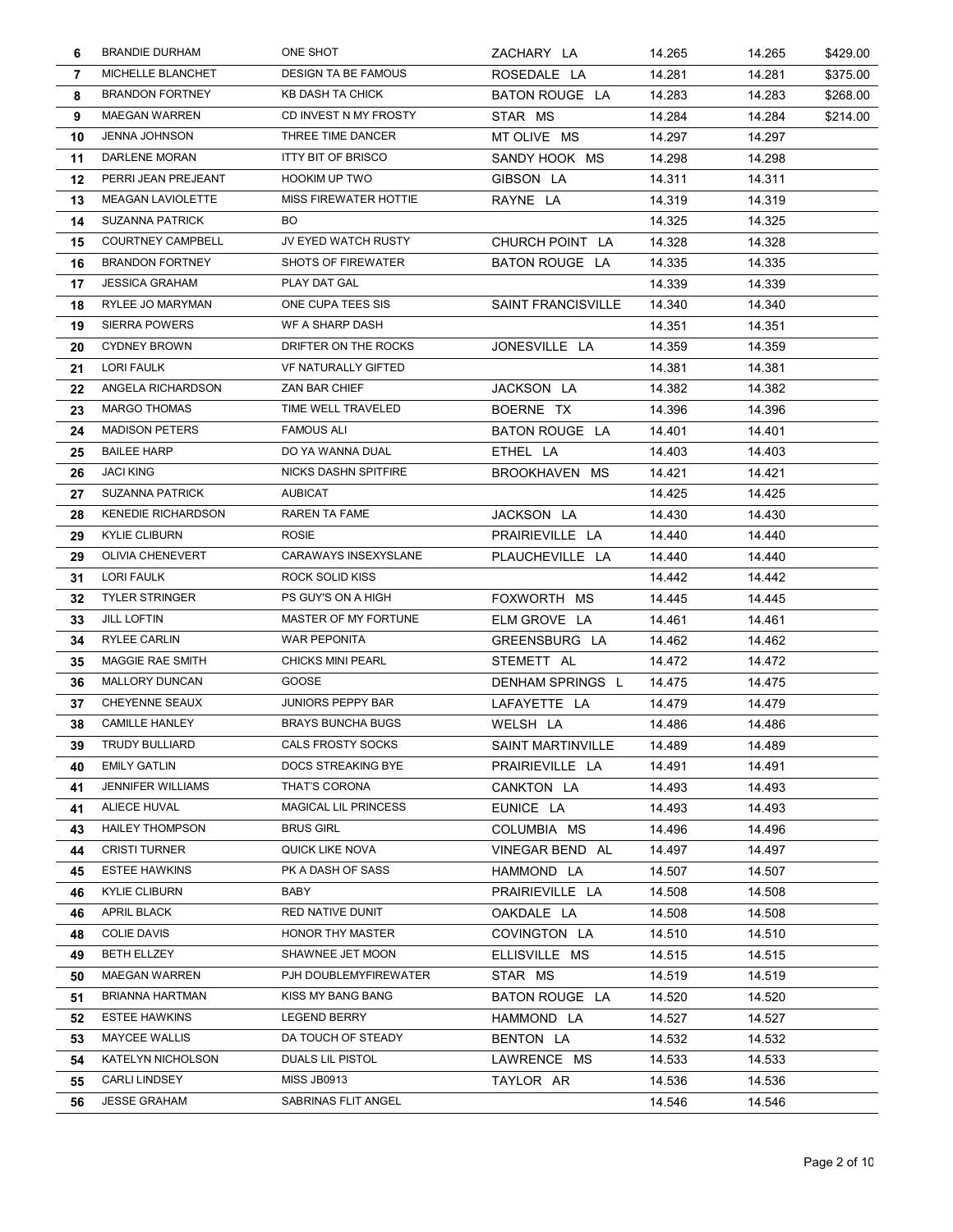| 57           | <b>LOREN TUCKER</b>                             | IMA RODEO CHICK                               | YOUNGSVILLE LA                  | 14.556                  | 14.556           |                  |
|--------------|-------------------------------------------------|-----------------------------------------------|---------------------------------|-------------------------|------------------|------------------|
| 58           | <b>JILL LOFTIN</b>                              | TOBY CUTTERS JACKPOT                          | ELM GROVE LA                    | 14.558                  | 14.558           |                  |
| 59           | <b>TRUDY BULLIARD</b>                           | <b>TTT KAJUN FACT</b>                         | <b>SAINT MARTINVILLE</b>        | 14.563                  | 14.563           |                  |
| 60           | <b>JULIE BRIDEWELL</b>                          | HAPPY ON THE ROCKS                            | HAUGHTON LA                     | 14.571                  | 14.571           |                  |
| 61           | <b>DELANI LASSEIGNE</b>                         | SKEEZIXS PLAYGIRL                             | HOUMA LA                        | 14.578                  | 14.578           |                  |
| 62           | ANGIE JEAN                                      | KN JASTR TAZZ TA FAME                         | PEARL RIVER LA                  | 14.588                  | 14.588           |                  |
| 63           | <b>KRISTEN ROBY</b>                             | DON'T JUDGE MY SOCKS                          | BATON ROUGE LA                  | 14.590                  | 14.590           |                  |
| 64           | NICOLE THEBEAU                                  | SONNY BIT O BULLY                             | SPRINGHILL LA                   | 14.606                  | 14.606           |                  |
| 65           | <b>BONNIE BURNS</b>                             | <b>FORTUNE</b>                                | GONZALES LA                     | 14.611                  | 14.611           |                  |
| 66           | <b>KYLIE AVERETT</b>                            | STRAIGHT N OLE POCOPINE                       | LORANGER LA                     | 14.618                  | 14.618           |                  |
| 67           | KATELYN NICHOLSON                               | <b>BARB</b>                                   | LAWRENCE MS                     | 14.621                  | 14.621           |                  |
| 68           | <b>HEIDI MCNEESE</b>                            | FLITS HEART OF HOPE                           |                                 | 14.637                  | 14.637           |                  |
| 69           | <b>MORGAN LEGER</b>                             | <b>BLUE SHOOTING STAR</b>                     | OPELOUSAS LA                    | 14.644                  | 14.644           |                  |
| 70           | <b>OLIVIA CHENEVERT</b>                         | AGOUTI DE LADY                                | PLAUCHEVILLE LA                 | 14.647                  | 14.647           |                  |
| 71           | <b>KELLIE WALLACE</b>                           | <b>BAY BAR CASINO</b>                         | WATSON LA                       | 14.656                  | 14.656           |                  |
| 72           | ANGELA ALFORD                                   | <b>GO MAYLEES COCKTAIL</b>                    | ANGIE LA                        | 14.668                  | 14.668           |                  |
| 73           | ANGELA ALFORD                                   | SR ZANS ROYALTY                               | ANGIE LA                        | 14.669                  | 14.669           |                  |
| 74           | <b>SHANNON IVERSON</b>                          | <b>KELLY EDITION</b>                          | <b>COLLEGE STATION</b>          | 14.675                  | 14.675           |                  |
| 75           | <b>MEGAN BURSON</b>                             | <b>NOELS FAMOUS NATIVE</b>                    | HOUMA LA                        | 14.680                  | 14.680           |                  |
| 76           | KAYLEE-ANN BRAY                                 | SMOKEM EASY ON JAVA                           | THORTON MS                      | 14.689                  | 14.689           |                  |
|              | MICHELLE BEGNAUD                                | MISS SILVER GEORGIA                           | DUSON LA                        | 14.697                  | 14.697           |                  |
| 77           | TINA SIMMONS                                    | EYE CANDY CAT                                 |                                 | 14.698                  | 14.698           |                  |
| 78           |                                                 |                                               |                                 | 14.707                  | 14.707           |                  |
| 79           | <b>COURTNEY MENDENHALL</b>                      | <b>FLASHY MOON FLIT</b>                       | BETHANY LA                      |                         |                  |                  |
| 80           | <b>TRISTA ROHMAN</b>                            | MISS DO DA TEE                                | PORT BARRE LA                   | 14.710                  | 14.710           |                  |
| 81           | SAVANNAH STAFFORD                               | BR DUCK DUCK GOOSE                            | LORANGER LA                     | 14.712                  | 14.712           |                  |
| 82           | <b>CAROLINE GARLAND</b>                         | <b>BOLTPERKHANCOCK BANG</b>                   | SAREPTA LA                      | 14.718                  | 14.718           |                  |
|              | <b>3D-Results</b>                               |                                               |                                 |                         |                  |                  |
|              | Rider                                           | Horse                                         |                                 |                         |                  |                  |
| <b>Place</b> |                                                 |                                               | Home Town                       | <b>Raw Time Penalty</b> | Time             | <b>Money Won</b> |
| 1            | <b>ANDI ARDOIN</b>                              | DASH IN JIMMY CHOOS<br>THE DOCTORS AT THE BAR | JACKSON LA                      | 14.725                  | 14.725           | \$926.00         |
| $\mathbf{2}$ | <b>KENEDIE RICHARDSON</b>                       |                                               | JACKSON LA                      | 14.735                  | 14.735           | \$793.00         |
| 3            | <b>RYLEE CARLIN</b><br><b>JENNIFER WILLIAMS</b> | MINI DO RUN RUN<br><b>MISS BLUE KERMIT</b>    | GREENSBURG LA                   | 14.742                  | 14.742           | \$661.00         |
| 4<br>4       |                                                 | <b>CODE CONTROL</b>                           | CANKTON LA                      | 14.782                  | 14.782           | \$485.00         |
|              | <b>RYLEE CARLIN</b>                             | CASH TO DI FOR                                | GREENSBURG LA                   | 14.782                  | 14.782           | \$485.00         |
| 6<br>7       | PRICE MCNEESE<br><b>HAILEY MOORE</b>            | DANDI                                         | COLUMBIA MS                     | 14.783                  | 14.783           | \$353.00         |
| 8            | <b>ASHLEY MCBRIDE</b>                           | PEPTOS SOUTHERN GIRL                          | PEARL RIVER LA                  | 14.789                  | 14.789           | \$309.00         |
| 9            | SHELBI RICHARD                                  | CRYSTAL COWBOY                                | IRVINGTON AL<br>CHURCH POINT LA | 14.797                  | 14.797           | \$220.00         |
|              | <b>KAITLYN RYDER</b>                            | FRED                                          |                                 | 14.805                  | 14.805           | \$176.00         |
| 10           | LAYNE SMITH                                     | SISTER                                        | DUSON LA                        | 14.806                  | 14.806           |                  |
| 11           | <b>BRYLEE BRAKEFIELD</b>                        | <b>DOLLAR</b>                                 | BROOKHAVEN MS                   | 14.810                  | 14.810           |                  |
| 12           | <b>BALEIGH CAMPBELL</b>                         | FIREMANS FINAL PLAY                           | BASTROP LA                      | 14.842                  | 14.842           |                  |
| 13           | LINDSEY LEE                                     | CASH IN ON MITO                               | DE BERRY TX                     | 14.846<br>14.847        | 14.846<br>14.847 |                  |
| 14           | SIERRA DANLEY                                   | SLD DREAM ON FIRE                             |                                 |                         |                  |                  |
| 14           |                                                 |                                               | FOLSOM LA                       | 14.847                  | 14.847           |                  |
| 16           | <b>REAGAN ADKINS</b>                            | <b>TRICK RANCHER</b>                          | SOMERVILLE TN                   | 14.848                  | 14.848           |                  |
| 17           | SHONNYE FALVEY                                  | MOONSHINE NONSTOP                             | WESSON MS                       | 14.852                  | 14.852           |                  |
| 18           | <b>TYLER STRINGER</b>                           | TRIGGER                                       | FOXWORTH MS                     | 14.859                  | 14.859           |                  |
| 19           | ANDIE SCHWARTZ                                  | <b>CC RUNAWAY GHOST</b>                       | BILOXI MS                       | 14.864                  | 14.864           |                  |
| 20           | ANDI ARDOIN                                     | JESSA JETTIN LADY                             | JACKSON LA                      | 14.865                  | 14.865           |                  |
| 21           | RHONDA ADDISON                                  | NAWLIN'S BREES                                | HAMMOND LA                      | 14.868                  | 14.868           |                  |
| 22<br>23     | <b>DUSTIN ANGELLE</b><br><b>MONTANA ROY</b>     | ROCKS RED ROSE<br>LA MUDD SLINGER             | LAFAYETTE LA<br>DUSON LA        | 14.869<br>14.874        | 14.869<br>14.874 |                  |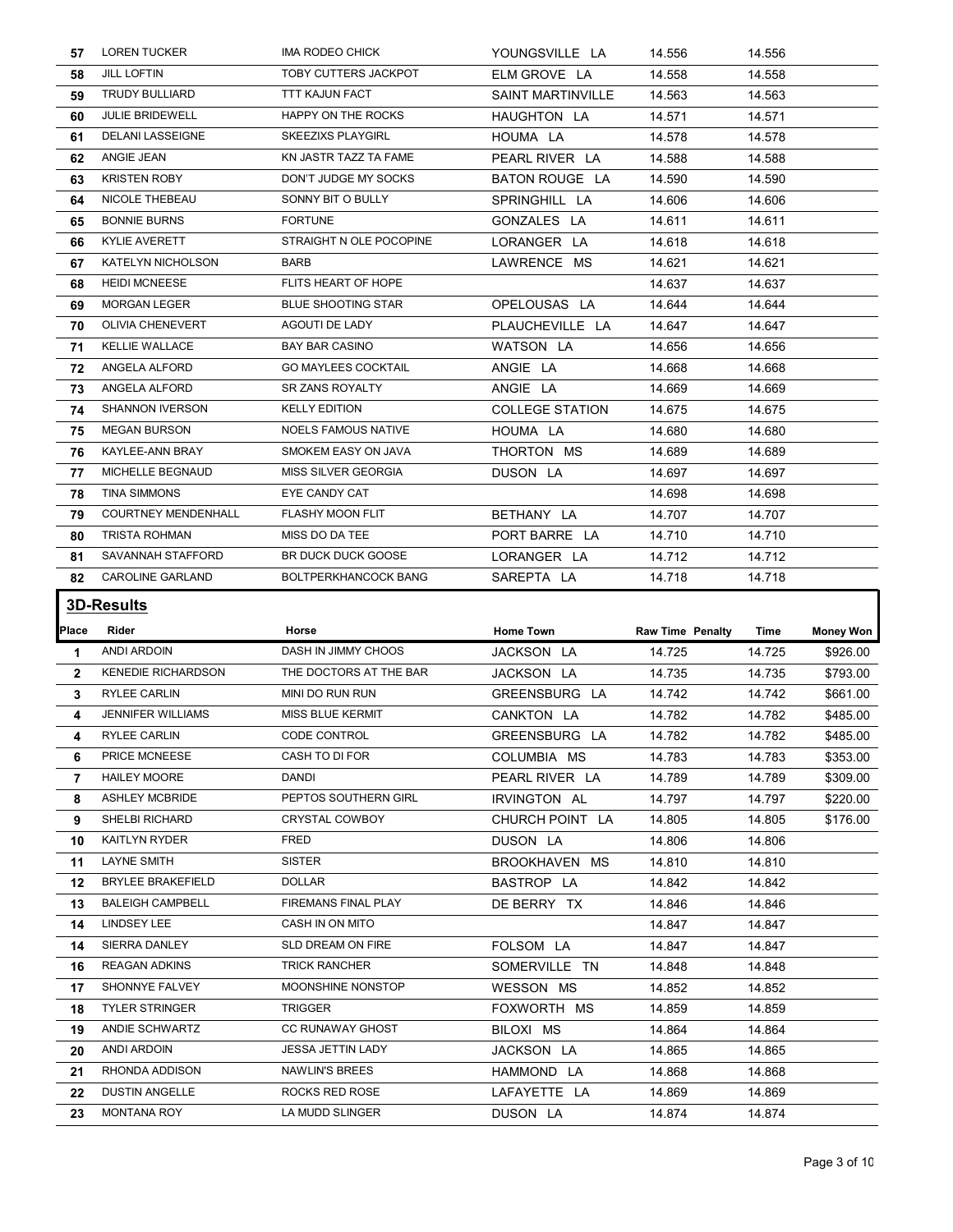| 24 | RHEALYN LEGENDRE          | ROSE                         | LOCKPORT LA              | 14.876 | 14.876 |
|----|---------------------------|------------------------------|--------------------------|--------|--------|
| 25 | <b>MARLEY WILDEY</b>      | HORSE1                       |                          | 14.885 | 14.885 |
| 26 | MONTANA ROY               | SASS ME IN FRENCH            | DUSON LA                 | 14.888 | 14.888 |
| 27 | <b>BETH ELLZEY</b>        | PEPPYS BUGGIN TANK           | ELLISVILLE MS            | 14.889 | 14.889 |
| 28 | <b>KRISTA ROMERO</b>      | <b>COCHISE</b>               | CHURCH POINT LA          | 14.890 | 14.890 |
| 28 | ADDISON WALTMAN           | FOOL N ROUND                 | WESSON MS                | 14.890 | 14.890 |
| 30 | KATHERINE MACERA          | <b>SFW ROCKSTAR</b>          | FOLSOM LA                | 14.898 | 14.898 |
| 31 | <b>VICTORIA GIOVENGO</b>  | PERKS DARK ANGEL             | SLIDELL LA               | 14.902 | 14.902 |
| 32 | ANN HILTON                | LOUISIANA DYNASTY            |                          | 14.914 | 14.914 |
| 33 | ELLE LOUVIERE             | SHINERS SUGAR SPARK          | PRAIRIEVILLE LA          | 14.916 | 14.916 |
| 33 | <b>KRYSTA THERIOT</b>     | <b>ZIPPY</b>                 | LAFAYETTE LA             | 14.916 | 14.916 |
| 35 | <b>KAYLA MCDONALD</b>     | LM HANNAH MONTANA            | RALEIGH MS               | 14.922 | 14.922 |
| 36 | <b>MARGO THOMAS</b>       | <b>FAMOUS GOLD BUCKLE</b>    | BOERNE TX                | 14.937 | 14.937 |
| 37 | <b>VICKIE NOBLE</b>       | JOSE'                        | MOSS POINT MS            | 14.949 | 14.949 |
| 38 | <b>STACY WATSON</b>       | HAY TONTO BAR TIGER          | SHONGALOO LA             | 14.953 | 14.953 |
| 39 | <b>DUSTIN ANGELLE</b>     | KN BORN THIS WAY             | LAFAYETTE LA             | 14.954 | 14.954 |
| 40 | <b>JODIE SUMMERS</b>      | <b>EXTRA BAD N BOUJEE</b>    | SORRENTO LA              | 14.956 | 14.956 |
| 41 | <b>LAKYN FARRINGTON</b>   | <b>FRECKLES POCO MACS</b>    | SHONGALOO LA             | 14.965 | 14.965 |
| 42 | <b>LOGAN KRIEG</b>        | MAEBY A STARBERT             | BROUSSARD LA             | 14.966 | 14.966 |
| 43 | <b>LILLIAN PEFFLEY</b>    | BELLA                        | SLIDELL LA               | 14.968 | 14.968 |
| 44 | ANGELA JOSEY              | <b>LS LENA SAVANA</b>        | CARRIERE MS              | 14.997 | 14.997 |
| 45 | ERIN BEAUBOEUF            | <b>LEONARD</b>               | BOYCE LA                 | 15.003 | 15.003 |
| 46 | <b>KAYCI ALLEMAND</b>     | <b>KASHIN</b>                | CHAUVIN LA               | 15.031 | 15.031 |
| 47 | KATHERINE MACERA          | <b>BLEW BAYOU</b>            | FOLSOM LA                | 15.036 | 15.036 |
| 48 | <b>JESSI BRUNO</b>        | <b>LENA FAJITA ROSE</b>      | RACELAND LA              | 15.037 | 15.037 |
| 49 | <b>CHEYENNE SEAUX</b>     | <b>RANGER PACKING PISTOL</b> | LAFAYETTE LA             | 15.040 | 15.040 |
| 50 | <b>LAUREN JETER</b>       | <b>GIN RUM BOOGIE</b>        | COLUMBIA TN              | 15.042 | 15.042 |
| 51 | KORI BETH CHEATWOOD       | <b>GUNSMOKE SOILED DOVE</b>  | DELHI LA                 | 15.044 | 15.044 |
| 52 | <b>GRACIE LANGSTON</b>    | WT SMOKUM JOSE               | HAMBURG AR               | 15.056 | 15.056 |
| 53 | <b>JENNY VIDRINE</b>      | <b>BERETTA BRETT</b>         | SAINT AMANT LA           | 15.062 | 15.062 |
| 54 | <b>CHARLEIGH BARRAS</b>   | LM I DANCE FOR CASH          | BROOKHAVEN MS            | 15.071 | 15.071 |
| 55 | <b>AVA PARRA</b>          | BAR B DUN CAN BOOGIE         | HOUMA LA                 | 15.072 | 15.072 |
| 56 | <b>ASHLEY LEE</b>         | A RARE FORM OF CASH          | MT OLIVE MS              | 15.078 | 15.078 |
|    | 57 MICHELLE BLANCHET      | <b>GRC QUICK AND FAMOUS</b>  | ROSEDALE LA              | 15.090 | 15.090 |
| 58 | <b>ALLISON SIMON</b>      | <b>REYS PLAYER</b>           | JENNINGS LA              | 15.095 | 15.095 |
| 59 | <b>LEANN MONTGOMERY</b>   | <b>RUNNING TA FAME</b>       | BROOKHAVEN MS            | 15.101 | 15.101 |
| 60 | <b>CHELSEA HOWARD</b>     | <b>BLAZEN BULL OF FIRE</b>   | GLENMORA LA              | 15.102 | 15.102 |
| 61 | <b>LORRAINE BESSON</b>    | <b>FRENCHMANS ASA</b>        | LABADIEVILLE LA          | 15.105 | 15.105 |
| 62 | <b>BLAISE BERCEGEAY</b>   | BR THREE PEAT                | SUMMIT MS                | 15.106 | 15.106 |
| 63 | JACKLYN UNDERWOOD         | BLONDE AND CHEXY             | PETAL MS                 | 15.113 | 15.113 |
| 64 | SHAYLYN BENEFIELD         | LLE LOLK OF FAME             | GULFPORT MS              | 15.116 | 15.116 |
| 65 | <b>EMILY MARCEAUX</b>     | WENDY                        | SCOTT LA                 | 15.124 | 15.124 |
| 66 | CHEYENNE SEAUX            | <b>GENUINE DOWN DASH</b>     | LAFAYETTE LA             | 15.129 | 15.129 |
| 67 | <b>SHAWN ARCENAUX</b>     | KING LEE PEPPY EK            | <b>SAINT MARTINVILLE</b> | 15.138 | 15.138 |
| 68 | KATHARINE PEE             | EF VIVA LA FRENCHMAN         | EROS LA                  | 15.143 | 15.143 |
| 69 | <b>CHASITY HARRINGTON</b> | MAYBEABUG                    |                          | 15.145 | 15.145 |
| 70 | KATTI BREAUX              | MR TAPESTRY MOON             | CROWLEY LA               | 15.152 | 15.152 |
| 71 | CHEYENNE LOPINTO          | KS HUSTLING HUSSEY           | AMITE LA                 | 15.175 | 15.175 |
| 72 | RANDY DUBOSE              | PT COLOURED IN FAME          | HATTIESBURG MS           | 15.187 | 15.187 |
| 73 | <b>JULIE BRIDEWELL</b>    | MARIO'S SUN OLENA            | HAUGHTON LA              | 15.192 | 15.192 |
| 74 | MICHELLE BEGNAUD          | LR U GOTTA BE KIDDIN         | DUSON LA                 | 15.198 | 15.198 |
|    |                           |                              |                          |        |        |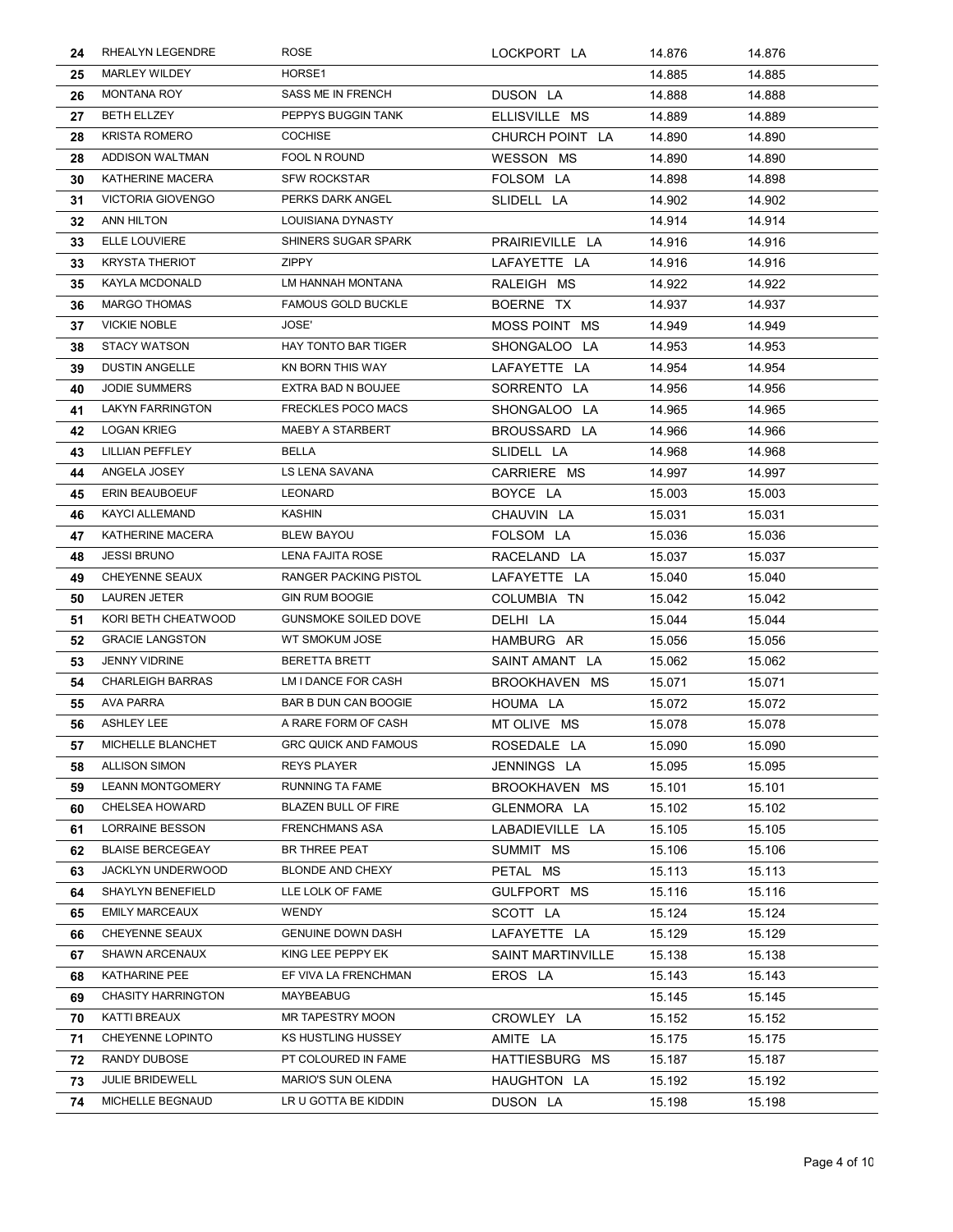| 75       | PRESLEY VARNADO                       | <b>JACS MISS COUGAR</b>                   |                              | 15.201                  | 15.201           |                  |
|----------|---------------------------------------|-------------------------------------------|------------------------------|-------------------------|------------------|------------------|
| 76       | ANDI ARDOIN                           | <b>FLASH THE FIREWATER</b>                | JACKSON LA                   | 15.206                  | 15.206           |                  |
| 77       | <b>ALLI MARTIN</b>                    | <b>SLING SHOT</b>                         | SUNSET LA                    | 15.211                  | 15.211           |                  |
| 78       | <b>MISTI THIBODEAUX</b>               | COLONIAL BAR BULLY                        | CHURCH POINT LA              | 15.221                  | 15.221           |                  |
|          | <b>4D-Results</b>                     |                                           |                              |                         |                  |                  |
| Place    | Rider                                 | Horse                                     | <b>Home Town</b>             | <b>Raw Time Penalty</b> | Time             | <b>Money Won</b> |
| -1       | SAMI SYLVESTER                        | OLYMPIA'S LINEAGE                         | PRAIRIEVILLE LA              | 15.227                  | 15.227           | \$674.00         |
| -1       | <b>MORGAN LEGER</b>                   | SORRELY                                   | OPELOUSAS LA                 | 15.227                  | 15.227           | \$674.00         |
| 3        | <b>MORGAN HOOD</b>                    | <b>LUSTERS ROYALTY</b>                    |                              | 15.250                  | 15.250           | \$518.00         |
| 4        | NATALIE STEPHENS                      | <b>GENO</b>                               |                              | 15.254                  | 15.254           | \$415.00         |
| 5        | <b>COURTNEY CAMPBELL</b>              | OLE CHICADO FLAME                         | CHURCH POINT LA              | 15.257                  | 15.257           | \$346.00         |
| 6        | ADDIEGRACE LOUVIERE                   | OKA DEE SILVER ANNE                       | FRANKLIN LA                  | 15.262                  | 15.262           | \$259.00         |
| 6        | MEAGAN LAVIOLETTE                     | RP BREEZEN FIRE                           | RAYNE LA                     | 15.262                  | 15.262           | \$259.00         |
| 8        | ANN HILTON                            | <b>BUSY LACIN CHEX</b>                    |                              | 15.270                  | 15.270           | \$173.00         |
| 9        | <b>ESTEE HAWKINS</b>                  | NOBODY'S CALLIN                           | HAMMOND LA                   | 15.277                  | 15.277           | \$138.00         |
| 10       | <b>TAYLOR THERIOT</b>                 | JIM                                       | HOUMA LA                     | 15.278                  | 15.278           |                  |
| 11       | CHELSEA HOWARD                        | <b>SPUD</b>                               | GLENMORA LA                  | 15.285                  | 15.285           |                  |
| 12       | <b>BAILEE HARP</b>                    | LENAS RED MONEY                           | ETHEL LA                     | 15.300                  | 15.300           |                  |
| 13       | <b>HAILEY THOMPSON</b>                | KARLEES CATCH                             | COLUMBIA MS                  | 15.307                  | 15.307           |                  |
|          | SHEREE BEAUBOEUF                      | <b>MOLLY</b>                              | BOYCE LA                     | 15.330                  | 15.330           |                  |
| 15       | <b>LANEY JO MITCHELL</b>              | <b>SASSY FLASH</b>                        |                              | 15.334                  | 15.334           |                  |
| 16       | TISH MARSH                            | TANGO TOO                                 | HOLDEN LA                    | 15.338                  | 15.338           |                  |
| 17       | KAYLEE-ANN BRAY                       | <b>FRENCHMANS WINSOME</b>                 | THORTON MS                   | 15.347                  | 15.347           |                  |
| 18       | OLIVIA DOUGLAS                        | NO SECRET NOW                             | MAGEE MS                     | 15.356                  | 15.356           |                  |
| 19       | POPPY WILSON                          | GRACE                                     |                              | 15.362                  | 15.362           |                  |
| 20       | <b>JENNIFER WILLIAMS</b>              | DATS MY SAINT                             | CANKTON LA                   | 15.373                  | 15.373           |                  |
| 21       | <b>AURIANNA ESTES</b>                 | HEZA SPECIAL TORO                         | NEW IBERIA LA                | 15.374                  | 15.374           |                  |
| 22       | ROBERTA CULPEPPER                     | JAKE                                      | WESTWEGO LA                  | 15.375                  | 15.375           |                  |
| 23       | RANDI KERVIN                          | <b>FRANKIE</b>                            | LUCEDALE MS                  | 15.385                  | 15.385           |                  |
| 23       | STEPHANIE GOFF                        | OUTLAWS JUDGE                             | GRETNA LA                    | 15.385                  | 15.385           |                  |
| 25       | RHONDA ADDISON                        | WASABI MAKES ME HOT                       | HAMMOND LA                   | 15.389                  | 15.389           |                  |
| 26       | APRIL LEJEUNE                         | PALS ALLY GAL                             | DENHAM SPRINGS L             | 15.398                  | 15.398           |                  |
| 27       | <b>KRISTIN BOOKER</b>                 | IMA RARE HAGGARD                          | CLINTON LA                   | 15.423                  | 15.423           |                  |
| 28       | <b>CADENCE BELL</b>                   | <b>JOE'S LITTLE MISS</b>                  |                              | 15.433                  | 15.433           |                  |
| 29       | PAYTON WALLACE                        | O SUGAR IN HOLLYWOOD                      | DENHAM SPRINGS L             | 15.435                  | 15.435           |                  |
| 30       | <b>AMELIA THORNTON</b>                | JOHNNY B GOOD                             | BROOKHAVEN MS                | 15.450                  | 15.450           |                  |
| 31       | JACKLYN UNDERWOOD                     | <b>LICIOUS</b>                            | PETAL MS                     | 15.457                  | 15.457           |                  |
| 32       | PERRY SULLIVAN                        | PLAYIN HAIDAS PEP                         | DENHAM SPRINGS L             | 15.469                  | 15.469           |                  |
| 33       | <b>MORGAN LEGER</b>                   | COLONEL                                   | OPELOUSAS LA                 | 15.498                  | 15.498           |                  |
| 34       | <b>TAYLOR PEE</b>                     | PEYOTE                                    | LAKE CHARLES LA              | 15.502                  | 15.502           |                  |
|          | <b>SKYLAR SPILLERS</b>                | <b>TAPS GREY BADGER</b>                   | LENA LA                      | 15.537                  | 15.537           |                  |
| 35       | MEGAN DAUGHENBAUGH                    | HR DASH TA MOONLIGHT                      | IOWA LA                      | 15.545                  | 15.545           |                  |
| 36       |                                       | FIRST CLASS DAWSEN                        |                              |                         |                  |                  |
| 37       | JACLYN CRESSONIE                      |                                           | RACELAND LA                  | 15.555                  | 15.555           |                  |
| 38       | <b>AVERY ALLEN</b>                    | LAD DOC LEO<br><b>RED HEADED BULLY</b>    |                              | 15.560                  | 15.560           |                  |
| 39       | <b>NEENAH THOMAS</b>                  |                                           | AMITE LA                     | 15.580                  | 15.580           |                  |
| 40       | SARA ARCENEAUX                        | <b>I PREFER YOU</b>                       | CARENCRO LA                  | 15.582                  | 15.582           |                  |
| 41       | <b>CANDY GRANTHAM</b>                 | TY                                        | FERRIDAY LA                  | 15.583                  | 15.583           |                  |
| 41       | <b>ASHLIE PHILLIPS</b>                | JETTIN JUNEBUG                            | ROBELINE LA                  | 15.583                  | 15.583           |                  |
|          | <b>BROOKE ROMIG</b>                   | SOLOS HONEY BADGER                        | DENHAM SPRINGS L             | 15.599                  | 15.599           |                  |
| 43       |                                       |                                           |                              |                         |                  |                  |
| 44<br>45 | CATHERINE DAVIS<br><b>LACY KELLER</b> | <b>WILLOWS SAN BAR</b><br>KT SHARP CORONA | COVINGTON LA<br>LONGVILLE LA | 15.611<br>15.617        | 15.611<br>15.617 |                  |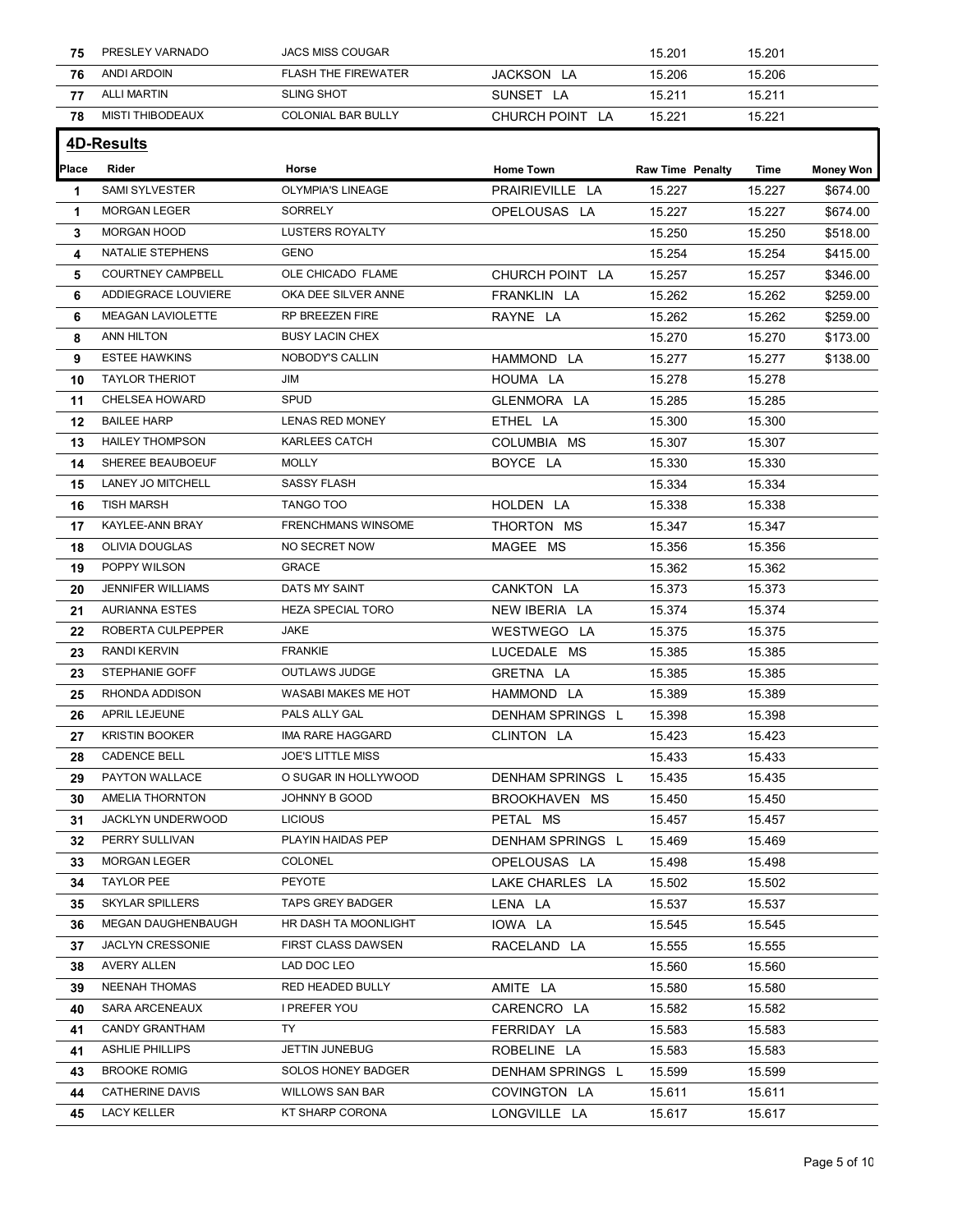| 46             | <b>BRIANNA HARTMAN</b>                     | <b>HES SHARP</b>                       | BATON ROUGE LA              | 15.625                  | 15.625           |                      |
|----------------|--------------------------------------------|----------------------------------------|-----------------------------|-------------------------|------------------|----------------------|
| 47             | <b>BILLIE COOLEY</b>                       | HOLLYWOOD NICKY BAR                    | DERIDDER LA                 | 15.645                  | 15.645           |                      |
| 48             | <b>BERT CHAISSON</b>                       | <b>BRISCO FORTUNE GETTER</b>           | WAGGANA LA                  | 15.653                  | 15.653           |                      |
| 49             | <b>KYLIE CLIBURN</b>                       | <b>PERRY</b>                           | PRAIRIEVILLE LA             | 15.654                  | 15.654           |                      |
| 50             | <b>MIA BALDWIN</b>                         | <b>FRENCH MISS OTOE</b>                | GEISMAR LA                  | 15.657                  | 15.657           |                      |
| 51             | <b>ASHLEY SMITH</b>                        | TROUBLE FROM START                     | BROOKHAVEN MS               | 15.660                  | 15.660           |                      |
| 51             | <b>BOBBI RANDLE</b>                        | STREAKIN TO PASSER                     | VINTON LA                   | 15.660                  | 15.660           |                      |
| 53             | MADELINE ALLEMOND                          | DUN SLICK FORMULA                      | LAFAYETTE LA                | 15.689                  | 15.689           |                      |
| 54             | <b>SIERRA DANLEY</b>                       | EAZN MY WAY TA FAME                    | FOLSOM LA                   | 15.696                  | 15.696           |                      |
| 55             | KARLA HEBERT                               | <b>BELLA</b>                           | HOUMA LA                    | 15.703                  | 15.703           |                      |
| 56             | LANEE DAUGHENBAUGH                         | MACS LEO LOLLIPOP                      | IOWA LA                     | 15.713                  | 15.713           |                      |
|                |                                            |                                        |                             |                         |                  |                      |
|                | 5D-Results                                 |                                        |                             |                         |                  |                      |
| <b>Place</b>   | Rider                                      | Horse                                  | <b>Home Town</b>            | <b>Raw Time Penalty</b> | Time             | <b>Money Won</b>     |
| -1             | <b>MARY PARRISH</b>                        | MODEL MACKIN CASH                      | BILOXI MS                   | 15.736                  | 15.736           | \$526.00             |
| $\mathbf{2}$   | <b>KAITLYN RYDER</b><br>STEPHANIE CHISHOLM | NUDE AND NAUGHTY<br><b>FRECKLE CAT</b> | DUSON LA                    | 15.748                  | 15.748           | \$451.00             |
| 3              | <b>SUSAN KRIEG</b>                         | STARBERTS LITE LADY                    | LUCEDALE MS<br>BROUSSARD LA | 15.755<br>15.760        | 15.755<br>15.760 | \$376.00<br>\$300.00 |
| 4              | PAT TAUZIN                                 | PT FIREWATER TATONKA                   |                             |                         |                  |                      |
| 5              | JILL DESOUGE                               | KN JET FAST CZAR                       | DENHAM SPRINGS L            | 15.783                  | 15.783           | \$250.00             |
| 6              | <b>HAILEY STEPHENS</b>                     | <b>REPO</b>                            | TICKFAW LA                  | 15.851<br>15.871        | 15.851           | \$200.00             |
| $\overline{7}$ | <b>MIRANDA MADERE</b>                      | <b>MERLIN</b>                          | HOUMA LA                    | 15.885                  | 15.871           | \$175.00             |
| 8              |                                            |                                        |                             |                         | 15.885           | \$125.00             |
| 9              | PRESLEY WHITE                              | <b>LAST ROAN LENA</b>                  | NATCHITOCHIS LA             | 15.905                  | 15.905           | \$100.00             |
| 10             | <b>BAYLIE NEWMAN</b>                       | SETHS VILLAGE CHAMP                    | VILLE PLATTE LA             | 15.913                  | 15.913           |                      |
| 11             | HEATHER SUTTON                             | LITTLE PISTOL SENOR                    | JAYESS MS                   | 15.966                  | 15.966           |                      |
| 12             | <b>HARLEE SHARPE</b>                       | ROYAL BLUE DOLLAR                      | LORANGER LA                 | 15.970                  | 15.970           |                      |
| 13             | LANEY JO MITCHELL                          | SHE MIGHT BE A RED NECK                |                             | 15.973                  | 15.973           |                      |
| 14             | ALLI MARTIN                                | <b>SUPAFREAK</b>                       | SUNSET LA                   | 15.981                  | 15.981           |                      |
| 15             | STEPHANIE BEATTY                           | <b>LIGHTNINS TADOSUGAR</b>             | BETHANY LA                  | 15.982                  | 15.982           |                      |
| 15             | <b>KELLIE PIERCE</b>                       | EASY                                   |                             | 15.982                  | 15.982           |                      |
| 17             | <b>OLIVIA KATE GUIDRY</b>                  | <b>TANK</b>                            | DUSON LA                    | 16.002                  | 16.002           |                      |
| 18             | ASHLEIGH JOHNSON                           | <b>HONEY</b>                           |                             | 16.082                  | 16.082           |                      |
| 19             | <b>KAYCI ALLEMAND</b>                      | <b>PENNY</b>                           | CHAUVIN LA                  | 16.098                  | 16.098           |                      |
| 20             | <b>TRACEY LANGE</b>                        | <b>CRITTERS SUPERFLY</b>               | COVINGTON LA                | 16.106                  | 16.106           |                      |
| 21             | AMANDA JARRELL                             | <b>PIPPY</b>                           | FRANKLINTON LA              | 16.119                  | 16.119           |                      |
| 22             | PRESLEY WHITE                              | <b>HECTOR BLUE</b>                     | NATCHITOCHIS LA             | 16.132                  | 16.132           |                      |
| 23             | LAUREN STOTTS                              | <b>JUSANOTHERAFFAIR</b>                | RAYNE LA                    | 16.198                  | 16.198           |                      |
| 24             | <b>JACI KING</b>                           | SPECIAL MOTHERS DAY                    | BROOKHAVEN MS               | 16.247                  | 16.247           |                      |
| 25             | DAKOTAH MULKEY                             | <b>BREEZE</b>                          | TICKFAW LA                  | 16.281                  | 16.281           |                      |
| 26             | ELIZABETH MCANALLY                         | FLYING WITH COLORS                     | DENHAM SPRINGS L            | 16.296                  | 16.296           |                      |
| 27             | <b>BRANDY HAYNIE</b>                       | <b>CHEKA</b>                           | WALKER LA                   | 16.300                  | 16.300           |                      |
| 28             | <b>LYDIA ROSE WISBY</b>                    | SASSY                                  | PITKIN LA                   | 16.404                  | 16.404           |                      |
| 29             | <b>ASHLEY FUSELIER</b>                     | DOUBLE DOC CHEIFTON                    |                             | 16.414                  | 16.414           |                      |
|                | KARA STEVERSON                             | PEPS CHICO LYNX                        | LULING LA                   | 16.425                  | 16.425           |                      |
| 30             | <b>SKYLAR SPILLERS</b>                     | 7-ELEVEN                               | LENA LA                     | 16.429                  | 16.429           |                      |
| 31             |                                            |                                        |                             | 16.434                  | 16.434           |                      |
| 32             | ANNALISE MORRISON                          | <b>BAR B BARBIE BOOGIE</b>             |                             |                         |                  |                      |
| 33             | <b>BELINDA ROGERS</b>                      | NF REDMAN ROGER                        | JACKSON LA                  | 16.463                  | 16.463           |                      |
| 34             | NIKKI WHITE                                | <b>STILLETTO</b>                       | WESSON MS                   | 16.506                  | 16.506           |                      |
| 35             | ANNE BEAUBOEUF                             | BITSY                                  |                             | 16.592                  | 16.592           |                      |
| 36             | <b>MADI DIER</b>                           | <b>SMALL TOWN BULLY</b>                |                             | 16.644                  | 16.644           |                      |
| 37             | MADDIE ANN MILLER                          | FIELD OF MAGIC                         | NATCHITOCHES LA             | 16.667                  | 16.667           |                      |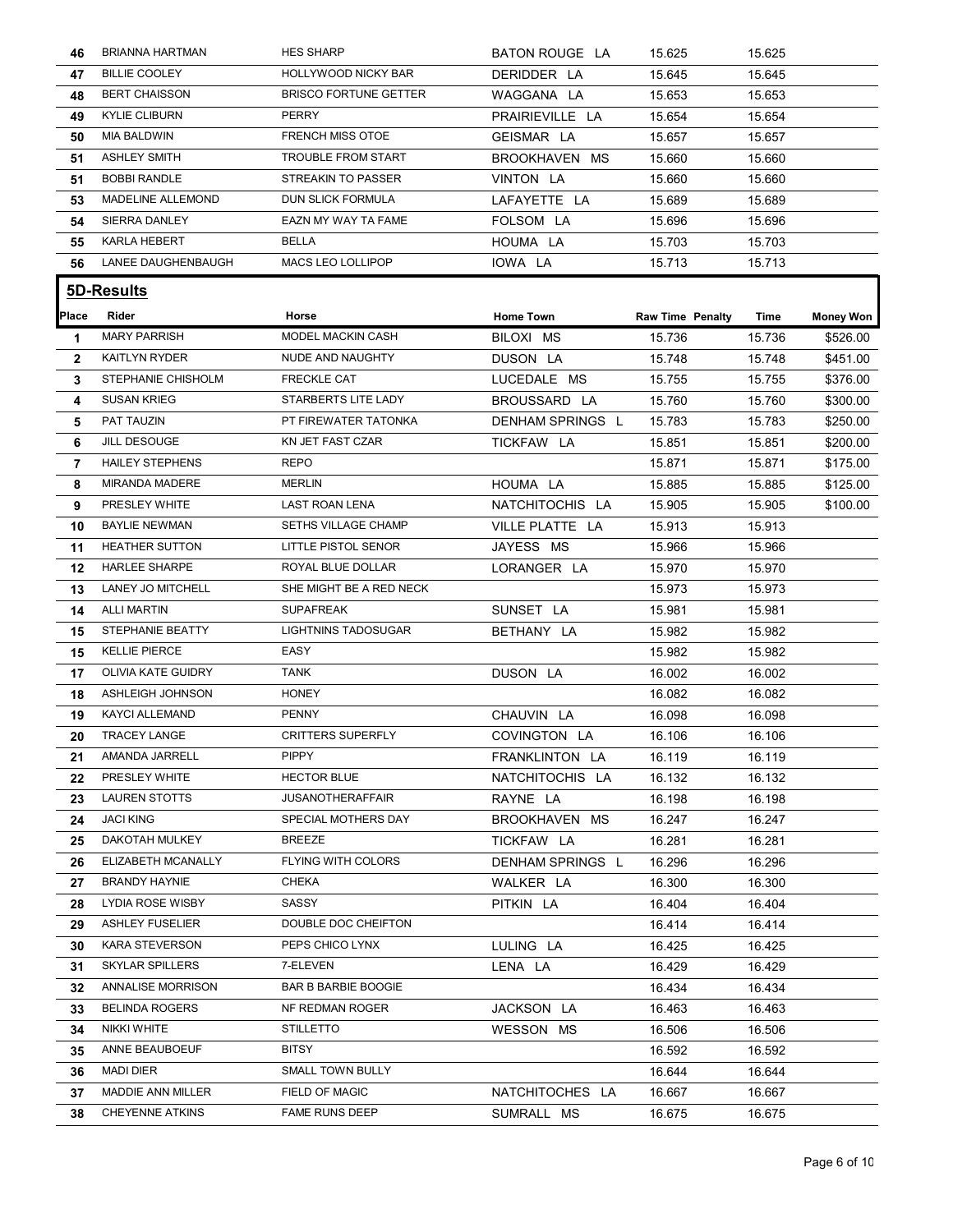| 39           | KALEB BABIN                                | CASH N PLAN                                    |                           |                              |                    |                  |
|--------------|--------------------------------------------|------------------------------------------------|---------------------------|------------------------------|--------------------|------------------|
| 40           | <b>COURTNEY BALLARD</b>                    | DASH OVER DRIVE                                | CLINTON LA                | 16.708                       | 16.708             |                  |
| 41           | <b>GIA MORRIS</b>                          | SNOWFLAKE JACK                                 |                           | 16.758                       | 16.758             |                  |
| 42           | LAUREN MAYEUX                              | LUCY                                           | FOLSOM LA                 | 16.875                       | 16.875             |                  |
| 43           | MARGARET SPANGLER                          | SUNDAY                                         | KENTWOOD LA               | 16.936                       | 16.936             |                  |
| 44           | <b>LINDSEY DUPREE</b>                      | MISS WISE COUNTRY                              | BATON ROUGE LA            | 16.937                       | 16.937             |                  |
| 45           | <b>KARA STEVERSON</b>                      | <b>SKEETER</b>                                 | LULING LA                 | 17.049                       | 17.049             |                  |
| 46           | <b>MISSY HAYES</b>                         | MH FIREWATER FANTASY                           | CENTER POINT LA           | 17.073                       | 17.073             |                  |
| 47           | <b>MANDI DEVALL</b>                        | PEPONITAS SNOWBIZ                              | ETHEL LA                  | 17.093                       | 17.093             |                  |
| 48           | ANGELA JOSEY                               | LS OKLAHOMA DRIFTER                            | CARRIERE MS               | 17.143                       | 17.143             |                  |
| 49           | SHERI BLACKWELL                            | <b>CHARLIE BROWN</b>                           | PRAIRIEVILLE LA           | 17.149                       | 17.149             |                  |
| 50           | <b>JENNY VIDRINE</b>                       | NO TIME TA BLINK                               | SAINT AMANT LA            | 17.177                       | 17.177             |                  |
| 51           | RACHEL TASSARA                             | <b>CASH MONEY</b>                              | SAINT ROSE LA             | 17.194                       | 17.194             |                  |
| 52           | <b>GRACIE WAGGONER</b>                     | MAYBE UCALL MY NAME                            | QUITMAN LA                | 17.238                       | 17.238             |                  |
| 53           | SHELBY BROWN                               | <b>NIKKI</b>                                   | BELLE CHASSE LA           | 17.249                       | 17.249             |                  |
|              | KATHY DEHART                               | MOE GOSSIP                                     |                           |                              |                    |                  |
| 53           |                                            |                                                | GIBSON LA                 | 17.249                       | 17.249             |                  |
| 55           | DOMINIQUE MARTIN                           | <b>TRINA</b>                                   |                           | 17.258                       | 17.258             |                  |
| 56           | <b>HOLLIE METZ</b>                         | <b>DIABLO SURE</b>                             | NEW IBERIA LA             | 17.346                       | 17.346             |                  |
| 57           | <b>RILEY MARTIN</b>                        | <b>MAGIC</b>                                   | SMITHDALE MS              | 17.477                       | 17.477             |                  |
| 58           | <b>ROCKY DENMARK</b>                       | <b>FAME</b>                                    | LUCEDALE MS               | 17.662                       | 17.662             |                  |
| 59           | <b>CINDY NAVARRE</b>                       | PREACHER                                       | HOLDEN LA                 | 17.713                       | 17.713             |                  |
| 60           | <b>STELLA RIVERS</b>                       | <b>SNAKE</b>                                   |                           | 18.012                       | 18.012             |                  |
| 61           | RACHEL CRAWFORD                            | FLASH N SAVVY                                  |                           | 18.027                       | 18.027             |                  |
| 62           | RANDY DUBOSE                               | FAMOUS N FULL OF FLIT                          | HATTIESBURG MS            | 18.438                       | 18.438             |                  |
|              |                                            |                                                | FERRIDAY LA               | 18.752                       | 18.752             |                  |
| 63           | NANCY DEVALL                               | REBEL MAN HANCOCK                              |                           |                              |                    |                  |
| 64           | ARIANA ELLWANGER                           | <b>BB SHOOTYEAIMSPECIAL</b>                    | AMITE LA                  | 19.808                       | 19.808             |                  |
| 65           | RYLEE JO MARYMAN                           | WYO STARLIGHT SPECIAL                          | <b>SAINT FRANCISVILLE</b> | 19.984                       | 19.984             |                  |
| 66           | MEGAN DAUGHENBAUGH                         | <b>BABY I'M FIRING</b>                         | IOWA LA                   | 20.105                       | 20.105             |                  |
| 67           | CAROLYN BOURGEOIS                          | MOCHA                                          |                           | 25.455                       | 25.455             |                  |
|              |                                            |                                                |                           |                              |                    |                  |
|              | <b>No Time-Results</b>                     |                                                |                           |                              |                    |                  |
| <b>Place</b> | Rider                                      | Horse                                          | <b>Home Town</b>          | Raw Time Penalty             | Time               | <b>Money Won</b> |
|              | <b>DUSTIN ANGELLE</b>                      | <b>VF BORN FAMOUS</b>                          | LAFAYETTE LA              | 13.683<br>5                  | 818.683            |                  |
|              | PARIS JEAN                                 | FAME IN A FLING                                | PEARL RIVER LA            | 13.840<br>-5                 | 818.840            |                  |
|              | <b>MICKAYLA BROWN</b>                      | <b>TOMMYS TANK</b>                             | PLEASANT HILL LA          | 13.845<br>-5                 | 818.845            |                  |
|              | <b>MACIE REINE</b>                         | SF GIVEM HELL HONEY                            | LAPLACE LA                | 14.029<br>-5                 | 819.029            |                  |
|              | <b>BRIAN WHEELER</b>                       | KISS MY ROYAL FANNY                            | SUMMIT MS                 | 14.063<br>- 5                | 819.063            |                  |
|              | ELLE SULLIVAN                              | <b>GOLD MASTERCARD</b>                         | MANDEVILLE LA             | 14.067<br>- 5                | 819.067            |                  |
|              | <b>EMILY GATLIN</b>                        | COOL PERKS TA HEAVEN                           | PRAIRIEVILLE LA           | 14.112<br>- 5                | 819.112            |                  |
|              | COLBY ELLEN CURRY                          | <b>COWBOYS DREAM 144</b>                       | LIBERTY MS                | 14.115<br>-5                 | 819.115            |                  |
|              | KANELY COOPER                              | MAE                                            | JONESVILLE LA             | 14.125<br>- 5                | 819.125            |                  |
|              | PARIS JEAN                                 | <b>HOLDINALLTHESEISES</b>                      | PEARL RIVER LA            | 14.192<br>- 5                | 819.192            |                  |
|              | <b>KYLIE AVERETT</b>                       | <b>GOLD STREAKIN LEO</b>                       | LORANGER LA               | 14.203<br>- 5                | 819.203            |                  |
|              | <b>BROOKLYN JOHNSON</b>                    | DMO DASHING MILLIE                             | NATCHITOCHES LA           | 14.219<br>-5                 | 819.219            |                  |
|              | <b>RIKKI KERVIN</b>                        | OBD SMOKIN RAZOR                               | LUCEDALE MS               | 14.238<br>- 5                | 819.238            |                  |
|              | <b>DUSTIN ANGELLE</b>                      | KN CZAR EPISODE                                | LAFAYETTE LA              | 14.251<br>-5                 | 819.251            |                  |
|              | <b>CAMILLE HANLEY</b>                      | BBH SHE DON'T COMPROMISE                       | WELSH LA                  | 14.256<br>-5                 | 819.256            |                  |
|              | MAGGIE RAE SMITH                           | DASH TA Z CHOCOLAT BUG                         |                           | -5                           |                    |                  |
|              | JADEN THOMAS                               | COWBOYS PLAYIN 130                             | STEMETT AL                | 14.257                       | 819.257            |                  |
|              |                                            |                                                | DERIDDER LA               | 14.295<br>- 5                | 819.295            |                  |
|              | <b>CARLI HODGES</b><br><b>KRISTEN ROBY</b> | STREAKIN ON MY BIRTHDAY<br>DASH THRU FIREWATER | BATON ROUGE LA            | 14.296<br>-5<br>14.302<br>-5 | 819.296<br>819.302 |                  |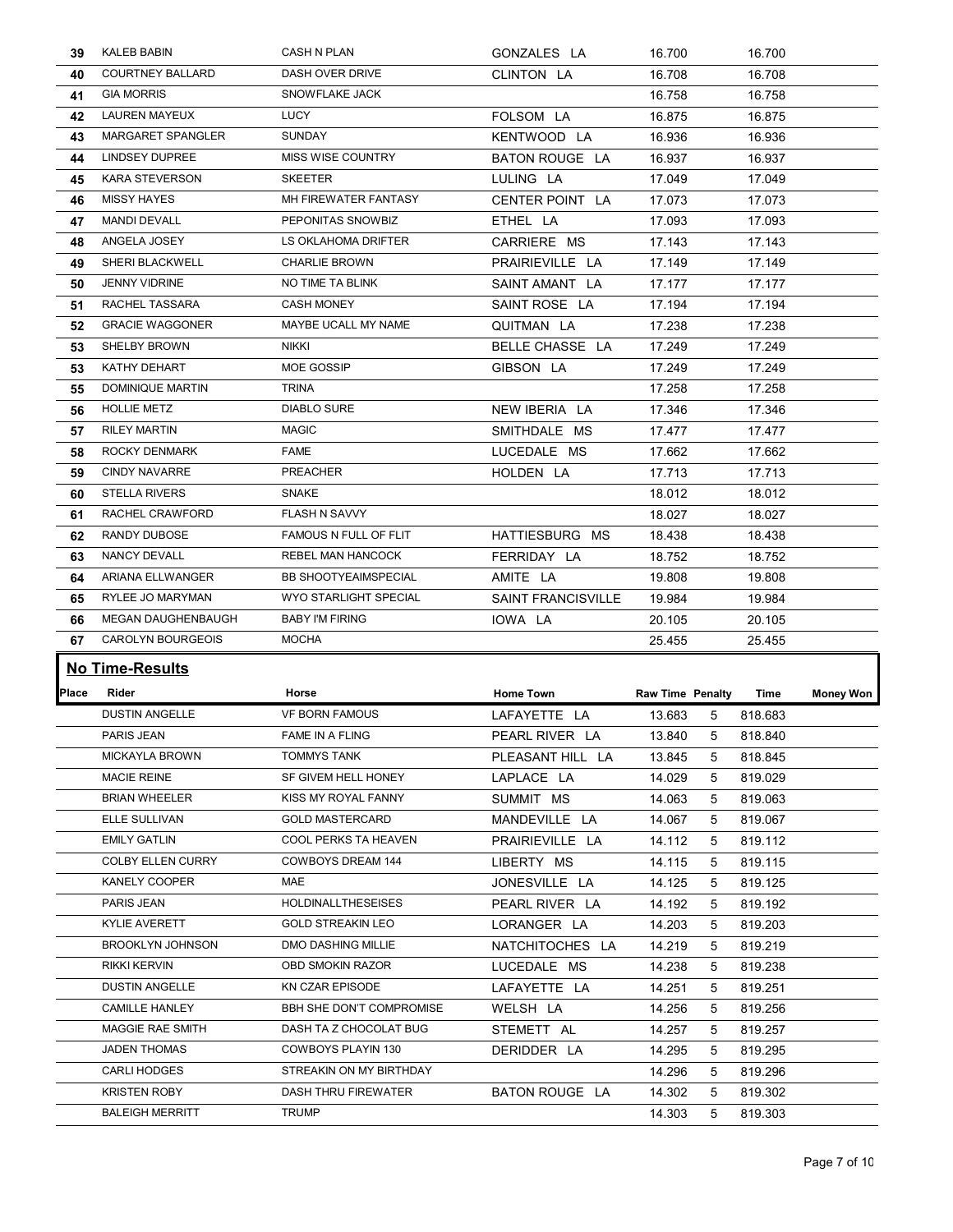| <b>DUSTIN ANGELLE</b>                      | AL CAPPONE                                   | LAFAYETTE LA                     | 14.316           | 5      | 819.316            |  |
|--------------------------------------------|----------------------------------------------|----------------------------------|------------------|--------|--------------------|--|
| <b>SUSAN KRIEG</b>                         | <b>STARBERTS ELOISE</b>                      | BROUSSARD LA                     | 14.411           | -5     | 819.411            |  |
| RYLEE JO MARYMAN                           | <b>CLARKS BILLY BOY</b>                      | <b>SAINT FRANCISVILLE</b>        | 14.417           | 5      | 819.417            |  |
| MICHELLE BLANCHET                          | TY COLOUR ME FRENCH                          | ROSEDALE LA                      | 14.420           | 5      | 819.420            |  |
| <b>EMILIE HOLMES</b>                       | SUN FROSTED FRENCHMAN                        | WAGGAMAN LA                      | 14.435           | 5      | 819.435            |  |
| <b>MAEGHEN LEE</b><br>SAMI SYLVESTER       | VK DESIGNEDTOSHINE<br>ETTAS YELLOW HANKIE    | POPLARVILLE MS                   | 14.437           | 5      | 819.437            |  |
| <b>RHEA PITRE</b>                          | SUMMERS LITTLE SURPRISE                      | PRAIRIEVILLE LA<br>RACELAND LA   | 14.446<br>14.447 | 5<br>5 | 819.446<br>819.447 |  |
| <b>MORGAN HOOD</b>                         | <b>MITOS OK BARMAID</b>                      |                                  | 14.480           | 5      | 819.480            |  |
| <b>ALLI MARTIN</b>                         | SHINES TOPSAIL                               | SUNSET LA                        | 14.486           | 5      | 819.486            |  |
| <b>JILL LOFTIN</b>                         | <b>PISTOL</b>                                | ELM GROVE LA                     | 14.500           | 5      | 819.500            |  |
| T. GREEN                                   | MAX                                          | SANDY HOOK MS                    | 14.504           | 5      | 819.504            |  |
| ALLIE BEAUBOUEF<br><b>MARGO THOMAS</b>     | FLIT N GET IT<br><b>DEANS TERROR</b>         | COVINGTON LA                     | 14.508           | 5      | 819.508            |  |
| ERIN BEAUBOEUF                             | ROYAL KING ZEKES BOY                         | BOERNE TX<br>BOYCE LA            | 14.527<br>14.539 | 5<br>5 | 819.527<br>819.539 |  |
| <b>HALEY WALKER</b>                        | <b>ROOSTER</b>                               | <b>SAINT FRANCISVILLE</b>        | 14.540           | 5      | 819.540            |  |
| <b>HAILEY THOMPSON</b>                     | DON'T HOPE BELIEVE                           | COLUMBIA MS                      | 14.589           | 5      | 819.589            |  |
| CHEYENNE LOPINTO                           | CAFFEE LATTE                                 | AMITE LA                         | 14.589           | 5      | 819.589            |  |
| SARAH ROSE WAGUESPACK                      | ZIVA                                         | GONZALES LA                      | 14.598           | 5      | 819.598            |  |
| <b>BECKY BRAKEFIELD</b>                    | <b>EDIE</b>                                  | BASTROP LA                       | 14.630           | 5      | 819.630            |  |
| <b>TALMADGE GREEN</b>                      | <b>BULLY BY DESIGN</b>                       |                                  | 14.678           | 5      | 819.678            |  |
| ANGIE JEAN<br><b>MCKINSEY HARRIS</b>       | <b>HAPPYBUCKINMARDIGRAS</b><br>CASH N HEAVEN | PEARL RIVER LA<br>POPLARVILLE MS | 14.710<br>14.711 | 5<br>5 | 819.710<br>819.711 |  |
| <b>LAUREN CRAIG</b>                        | SIX CHILLED CORONAS                          | ROUGON LA                        | 14.776           | 5      | 819.776            |  |
| <b>SAMI SYLVESTER</b>                      | <b>FRENCH REDNECK</b>                        | PRAIRIEVILLE LA                  | 14.777           | 5      | 819.777            |  |
| <b>KRISTEN DOMANGUE</b>                    | <b>WATERS UP</b>                             | SCOTT LA                         | 14.783           | 5      | 819.783            |  |
| OLIVIA KATE GUIDRY                         | TURNIN ON FAITH                              | DUSON LA                         | 14.812           | 5      | 819.812            |  |
| <b>CHARLEIGH BARRAS</b>                    | SL MISS PEPPY KATE                           | BROOKHAVEN MS                    | 14.821           | 5      | 819.821            |  |
| <b>MADISON PETERS</b>                      | SPIDER WEBB                                  | BATON ROUGE LA                   | 14.847           | 5      | 819.847            |  |
| <b>GENTRY GIACONE</b>                      | RUNNIN ROMEO                                 | INDEPENDENCE LA                  | 14.864           | 5      | 819.864            |  |
| ANGELA RICHARDSON<br>SARAH ROSE WAGUESPACK | <b>STREAKING DISCO</b><br>FIRE INDA HOLE     | JACKSON LA<br>GONZALES LA        | 14.897<br>14.911 | 5<br>5 | 819.897<br>819.911 |  |
| <b>JENNA STEWART</b>                       | SHESANIVORY                                  |                                  | 14.912           | 5      | 819.912            |  |
| ALISHA TOHTSONIE                           | <b>DUNIA</b>                                 |                                  | 14.935           | 5      | 819.935            |  |
| <b>MICKAYLA BROWN</b>                      | FLIT YEAH IM SIXY                            | PLEASANT HILL LA                 | 14.950           | 5      | 819.950            |  |
| <b>BRITTANY DAVID</b>                      | WOOD BE AN ASSET                             | PONCHATOULA LA                   | 14.984           | 5      | 819.984            |  |
| <b>KELSEY BITTER</b>                       | VF BORN TA MAKE CASH                         | FOLSOM LA                        | 15.023           | 5      | 820.023            |  |
| <b>LEXI BACON</b>                          | <b>FANCY</b>                                 |                                  | 15.033           | 5      | 820.033            |  |
| ELIANA SHIDAKER                            | SHOWDOWNS BAY ROXIE                          | ST FRANCISVILLE LA               | 15.038           | 5      | 820.038            |  |
| <b>LEANN MONTGOMERY</b><br>ANGEL SPIVEY    | DIALED A BULLY<br><b>NIKKIS TWISTER</b>      | BROOKHAVEN MS<br>GONZALES LA     | 15.039<br>15.127 | 5<br>5 | 820.039<br>820.127 |  |
| LISA SMITH-WEAVER                          | <b>WIDOWS BUCKWHEAT</b>                      | HAUGHTON LA                      | 15.128           | 5      | 820.128            |  |
| <b>ADDISON KRIEG</b>                       | RAISE A BLUE EASY                            | BROUSSARD LA                     | 15.202           | 5      | 820.202            |  |
| MICHELLE BLANCHET                          | RYDINTHATFANCYREBA                           | ROSEDALE LA                      | 15.219           | 5      | 820.219            |  |
| <b>JORDAN DUBOSE</b>                       | IS U OR IS U AINT                            |                                  | 15.239           | 5      | 820.239            |  |
| RAINEE MARTIN                              | <b>BUSTER</b>                                | SMITHDALE MS                     | 15.244           | 5      | 820.244            |  |
| CANDY GRANTHAM                             | CASH                                         | FERRIDAY LA                      | 15.382           | 5      | 820.382            |  |
| PARIS JEAN                                 | FLASHY MOON FLASH                            | PEARL RIVER LA                   | 15.396           | 5      | 820.396            |  |
| <b>GRACIE LANGSTON</b>                     | ROSIE'S RAREN APRIL<br>ALL LEGS N DIAMONDS   | HAMBURG AR<br>PORT CRIBSON MS    | 15.401           | 5      | 820.401            |  |
| SHELTON HEADLEY                            |                                              |                                  | 15.403           | 5      | 820.403            |  |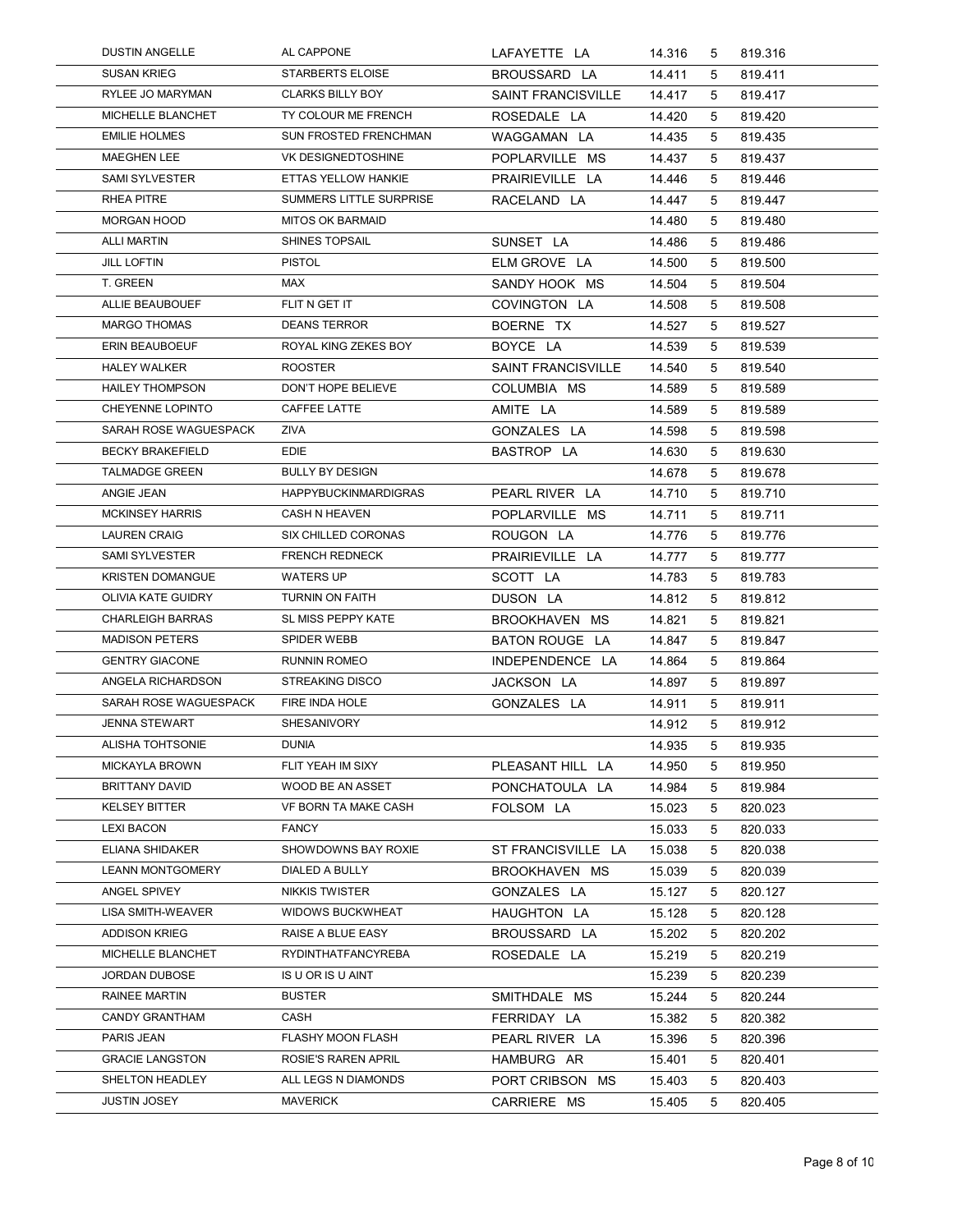| KATE ALEXANDER                                    | SHEZ HOLIDAY FUN                                   | PURVIS MS                           | 15.427           | 5        | 820.427            |  |
|---------------------------------------------------|----------------------------------------------------|-------------------------------------|------------------|----------|--------------------|--|
| DAWN HANKINS                                      | PILOTOS DREAM                                      | CLINTON LA                          | 15.455           | 5        | 820.455            |  |
| <b>KEELIE BRIGNAC</b>                             | RANGER                                             | SPRINGFIELD LA                      | 15.457           | 5        | 820.457            |  |
| <b>JACI KING</b>                                  | PERKS ALIVE N FIREN                                | BROOKHAVEN MS                       | 15.458           | 5        | 820.458            |  |
| PRESLEY VARNADO                                   | <b>CAINS MARY ETTA</b>                             |                                     | 15.508           | 5        | 820.508            |  |
| <b>HEATHER SUTTON</b><br>ELLA POOLEY              | CEE HIM TRUCKIN BYE<br><b>FIRST DOWN HICKORY 4</b> | JAYESS MS<br>GRETNA LA              | 15.508<br>15.523 | 5<br>5   | 820.508<br>820.523 |  |
| ADDIEGRACE LOUVIERE                               | ZADA                                               | FRANKLIN LA                         | 15.544           | 5        | 820.544            |  |
| ANGELA CHRISTIANA                                 | <b>JODY</b>                                        | BUSH LA                             | 15.545           | 5        | 820.545            |  |
| PRESLEY WHITE                                     | KATYS CRYSTAL BABY                                 | NATCHITOCHIS LA                     | 15.663           | 5        | 820.663            |  |
| <b>DONNIS BIRKICHT</b>                            | <b>HONOR MASTER LEO</b>                            | PINEVILLE LA                        | 15.681           | 5        | 820.681            |  |
| RACHEL CRAWFORD<br><b>RANDY DUBOSE</b>            | NATIVES LUCKY LEO<br>WANNA B FLY                   |                                     | 15.685           | 5        | 820.685            |  |
| <b>BROOKE BRAKEFIELD</b>                          | <b>TONI</b>                                        | HATTIESBURG MS<br>BASTROP LA        | 15.719<br>15.863 | 5<br>5   | 820.719<br>820.863 |  |
| CHEYENNE ATKINS                                   | TAKE THE QUICK ROAD                                | SUMRALL MS                          | 15.865           | 5        | 820.865            |  |
| <b>JESSICA MELANCON</b>                           | PLAYERS RISING STAR                                | DESTREHAN LA                        | 15.879           | 5        | 820.879            |  |
| <b>ALLI MARTIN</b>                                | JA BLOOMING COOL                                   | SUNSET LA                           | 15.882           | 5        | 820.882            |  |
| PAIGE ARGUELLES                                   | PACKIN A SHINE                                     |                                     | 15.940           | 5        | 820.940            |  |
| <b>DUSTIN ANGELLE</b><br><b>BREA ELLWANGER</b>    | MISS EDY STINSON<br>ROME                           | LAFAYETTE LA<br>AMITE LA            | 15.959<br>15.983 | 5<br>5   | 820.959<br>820.983 |  |
| <b>LAYNEE GREER</b>                               | CARONA CARTELLA                                    | MAURPAUS LA                         | 15.996           | 5        | 820.996            |  |
| ANGEL SPIVEY                                      | TASER ME BLUE                                      | GONZALES LA                         | 16.065           | 5        | 821.065            |  |
| <b>BRENNAN WEIGEL</b>                             | THIS CATS RUNNING BAYOU                            | HARVEY LA                           | 16.135           | 5        | 821.135            |  |
| LANI LOUQUE                                       | MILLIE                                             | THIBODAUX LA                        | 16.145           | 5        | 821.145            |  |
| <b>MIKKI PARNELL</b>                              | CHICS STAR SEEKER                                  | SLAUGHTER LA                        | 16.152           | 5        | 821.152            |  |
| APRIL ROHMAN<br>PAITON VALLOT                     | A WIZZEN IMPACT                                    | PORT BARRE LA                       | 16.164           | 5        | 821.164            |  |
| <b>SHAWN ARCENAUX</b>                             | ROANNS MONEY MAN<br>SILK TIES AND CORONA           | SAINT MARTINVILLE                   | 16.307<br>16.489 | 5<br>5   | 821.307<br>821.489 |  |
| KATI LAVIOLETTE                                   | <b>VR INSTAGATOR</b>                               | CHURCH POINT LA                     | 16.510           | 5        | 821.510            |  |
| <b>JENNIFER FITE</b>                              | JS MILO AND STITCH                                 | <b>COLLEGE STATION</b>              | 16.512           | 5        | 821.512            |  |
| <b>KYLIE TRAHAN</b>                               | PEPPER                                             | NEW IBERIA LA                       | 16.519           | 5        | 821.519            |  |
| MALLORY DUNCAN                                    | PT MAJOR CASHNCREDIT                               | DENHAM SPRINGS L                    | 16.579           | 5        | 821.579            |  |
| TY MARKS                                          | HUSSLIN SPARKS GOLD                                | SMITHDALE MS                        | 16.595           | 5        | 821.595            |  |
| PRESLEY WHITE<br>KYNDAL LEJEUNE                   | TOO SHY TA DANCE<br>ZAN PARR SOLANO                | NATCHITOCHIS LA<br>DENHAM SPRINGS L | 16.604<br>16.695 | 5<br>5   | 821.604<br>821.695 |  |
| <b>SUSAN TANNER</b>                               | SHOT OH FLAMEWATER                                 | LUCEDALE MS                         | 16.789           | 5        | 821.789            |  |
| KATTI BREAUX                                      | FLITTEN GETTIN BYE                                 | CROWLEY LA                          | 16.846           | 5        | 821.846            |  |
| <b>MARY PARRISH</b>                               | <b>MOCHA</b>                                       | BILOXI MS                           | 17.072           | 5        | 822.072            |  |
| SHAYLYN BENEFIELD                                 | LLE LOOKIN FOR MORE                                | GULFPORT MS                         | 17.184           | 5        | 822.184            |  |
| SHELTON HEADLEY                                   | AWFUL EASY                                         | PORT CRIBSON MS                     | 17.682           | 5        | 822.682            |  |
| <b>CHEYENNE GUIDRY</b><br><b>CHARLEIGH BARRAS</b> | <b>HICKORY WINDY</b><br>PJH TUCKERS MEMORY         | RAYNE LA<br>BROOKHAVEN MS           | 17.732<br>17.777 | 5<br>5   | 822.732<br>822.777 |  |
| <b>KENZIE TRAHAN</b>                              | GUILTY OF A GOOD TIME                              | NEW IBERIA LA                       | 17.867           | 5        | 822.867            |  |
| CHLOE FREY                                        | THE DAILY SPECIAL                                  | EUNICE LA                           | 14.044           | 10       | 824.044            |  |
| KAYLA KEITH                                       | <b>BLAZIN BY</b>                                   | CLAYTON LA                          | 19.146           | 5        | 824.146            |  |
| <b>JOSLYN PARNELL</b>                             | <b>GET IT TA GO</b>                                | SLAUGHTER LA                        | 14.934           | 10       | 824.934            |  |
| NATALIE STEPHENS                                  | DASANI                                             |                                     | 15.023           | 10       | 825.023            |  |
| <b>BROOKLYN JOHNSON</b>                           | MISS JETAFLIT<br>SONS GOT PEP                      | NATCHITOCHES LA                     | 15.034           | 10       | 825.034            |  |
| COLIE DAVIS<br><b>KRYSTA THERIOT</b>              | <b>CHIEF</b>                                       | COVINGTON LA<br>LAFAYETTE LA        | 15.038<br>15.190 | 10<br>10 | 825.038<br>825.190 |  |
|                                                   | INDEFEASIBLE BJ                                    |                                     |                  |          |                    |  |